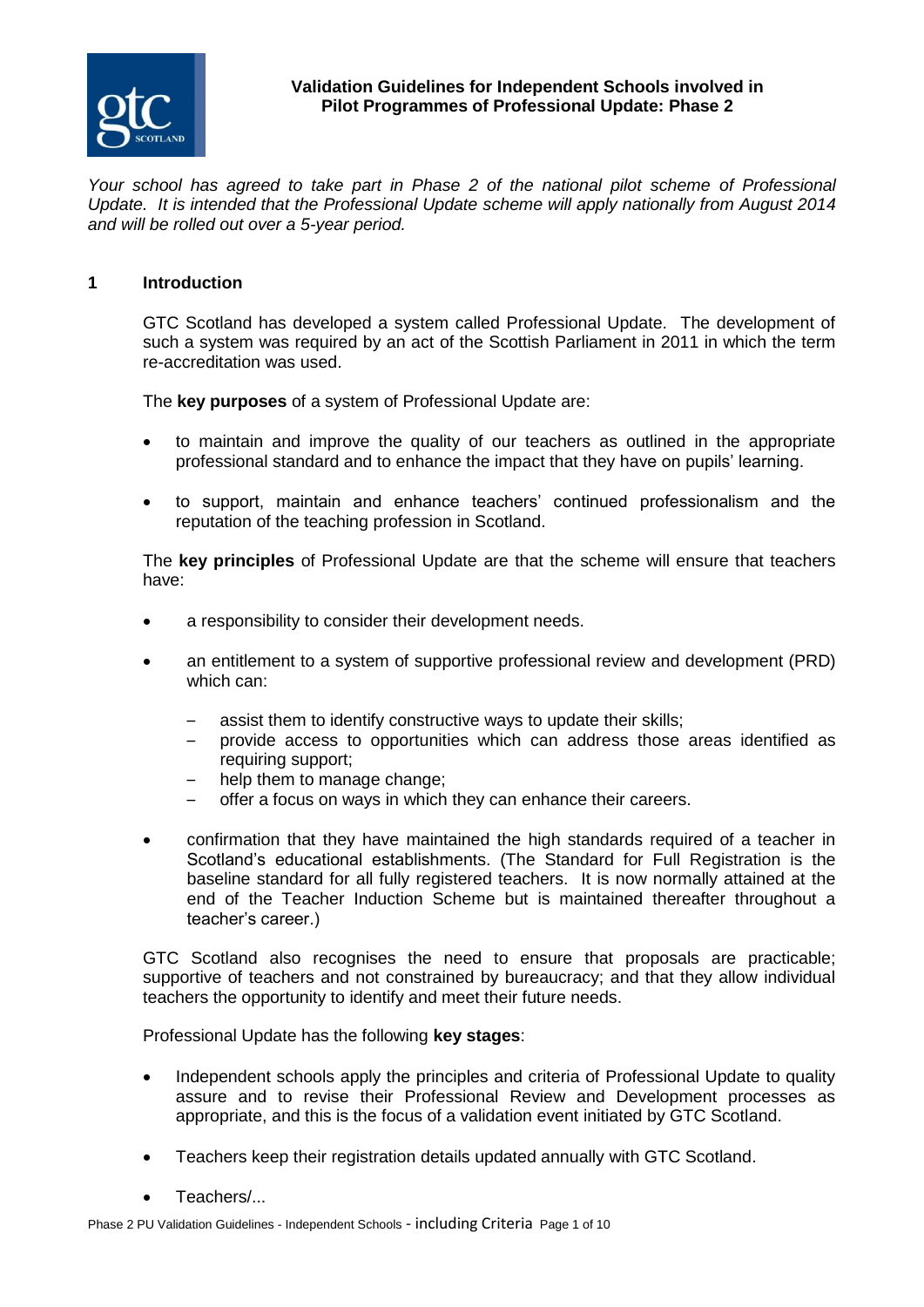- Teachers engage in ongoing professional review processes, self evaluate using appropriate GTC Scotland Professional Standards, undertake professional learning, keep a record of their professional learning and a portfolio of evidence, and discuss the impact of their professional learning with their line manager.
- Every 5 years, teachers declare their ongoing engagement in this process to GTC Scotland, and their line manager is asked to confirm this. This is recorded as part of teachers' registration details for a period of 5 years on the GTC Scotland Register of Teachers

# **2 Validation Events**

### **2.1 The Purpose of the Validation**

GTC Scotland seeks to ensure that the key purposes, principles and features of the Professional Update process are applied consistently across Scotland for all registered teachers. Each independent school has its own PRD system, and so validation criteria have been established to clarify how those key purposes, principles and features should be applied to local PRD processes. The criteria are listed in Section 3.

The validation panel will look at each school's processes by examining documentation and visiting the school to hold a validation event. From the evidence gathered, the panel will decide to what extent the criteria have been met. The panel may then decide to validate fully or with conditions. Any conditions must be addressed by the school before full validation can be given. In addition, the panel may make recommendations which provide advice on further steps the school should take.

From experience in previous validation events, examples of conditions attached have included issues such as the need to further develop recording systems for PRD and professional learning, and the need to raise awareness of Professional Update amongst teachers. Examples of recommendations regarding Professional Update have included continuity of responsibility following staff changes, how supply staff can access the process, and the development of quality assurance processes.

Further support is available on the GTC Scotland Professional Update web pages where a sharing practice area can be found. This includes examples of policies, recording processes, staff surveys and validation reports. Local authorities and independent schools who have participated in the Professional Update pilot have been invited to share these documents with others.

# **2.2 The Validation Panel**

The Validation Panel will be arranged by GTC Scotland. It will normally comprise 2 members: a GTC Scotland Council member or a member of the GTC Scotland Professional Update Working Group, and a GTC Scotland officer. In discussion with the school, a third panel member may be agreed who is a member of staff in another independent school taking part in the national pilot of Professional Update.

#### **2.3 Location of the Event**

The event will be held in the school.

# **2.4/...**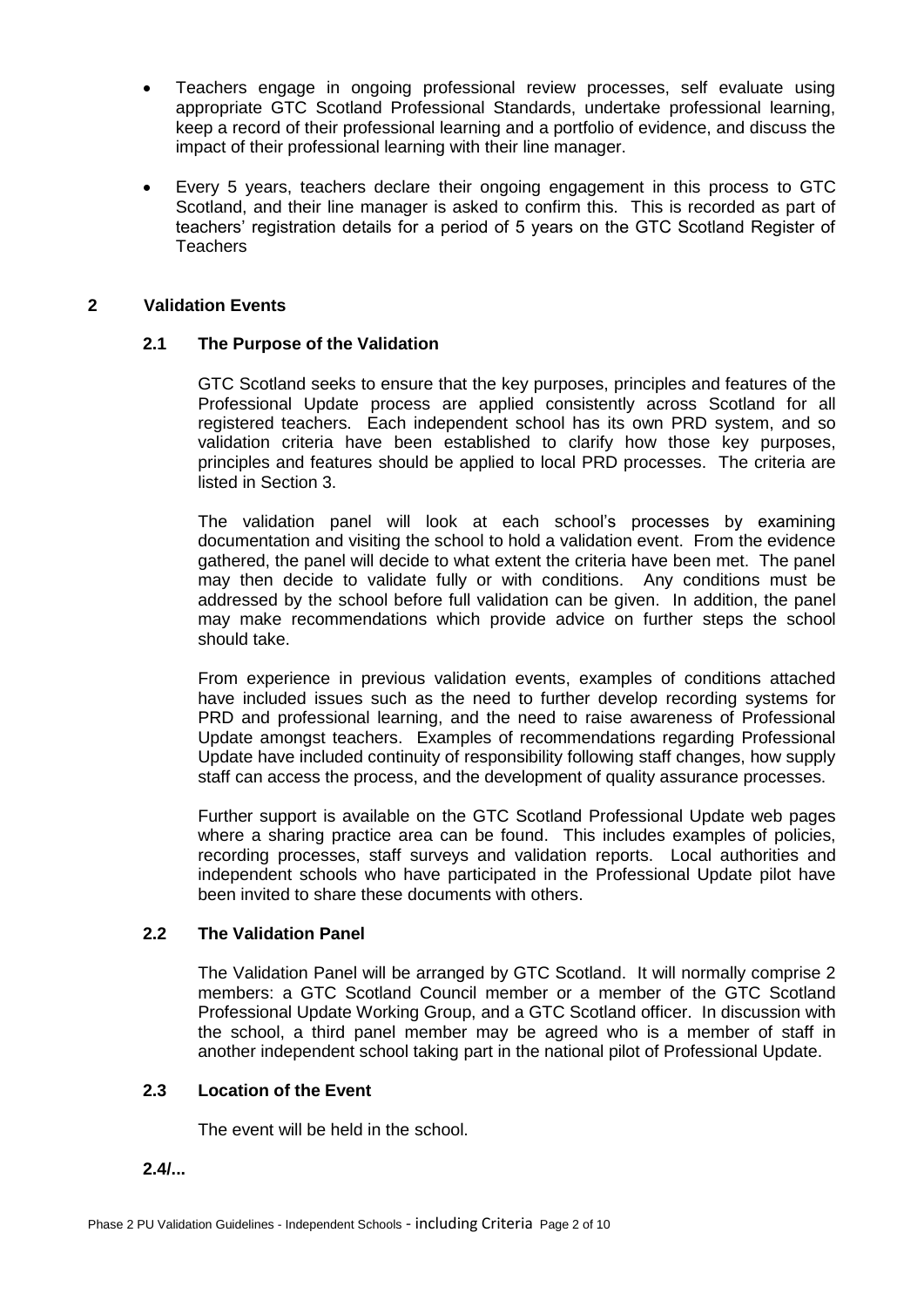# **2.4 The Programme for the Validation Event**

In advance of the event, panel members will have read any documentation sent to them by the school. The event itself will normally take a little more than half a day. Although it may vary according to local circumstances, a typical programme would be:

09:00 - 09.30 Private meeting of the panel 09.30 - 10.30 Meeting with school strategic staff 10.30 - 11.00 Panel discussion 11.00 - 11.45 Panel divides to meet focus groups 1 and 2 11.45 - 13.00 Panel lunch and discussion 13.00 - 13.30 Panel gives decision and verbal report to strategic staff

A written report from GTC Scotland will follow within a few weeks.

# **2.5 Focus Groups**

To gather as wide a range of opinion as possible, it is requested that 2 differently composed focus groups of 4 or 5 teachers are invited to meet with panel members:

Group 1 – unpromoted teachers Group 2 – promoted teachers

Other notes regarding focus groups:

- The inclusion of some part-time and temporary teachers would be helpful where possible
- Issues of equality and inclusion should be considered when forming focus groups

Examples of focus group questions can found at Section 4.

# **2.6 Documentation in Advance of the Validation Event**

About 10 days prior to the event, the school is asked to send any relevant documentation to GTC Scotland for distribution to the panel. The documentation should include, where available:

- Policies on PRD / Professional Learning Programmes / Professional Update
- Staff guides to PRD / Professional Learning Programmes / Professional Update
- Recording materials for the process (or online links if the panel can access these)
- Statistics regarding the level of engagement in the PRD process in recent years
- Surveys of teachers regarding PRD / Professional Learning Programmes
- Where a school is in the process of revising PRD / Professional Learning policies, both the previous and proposed sets of documentation should be submitted.

**3/...**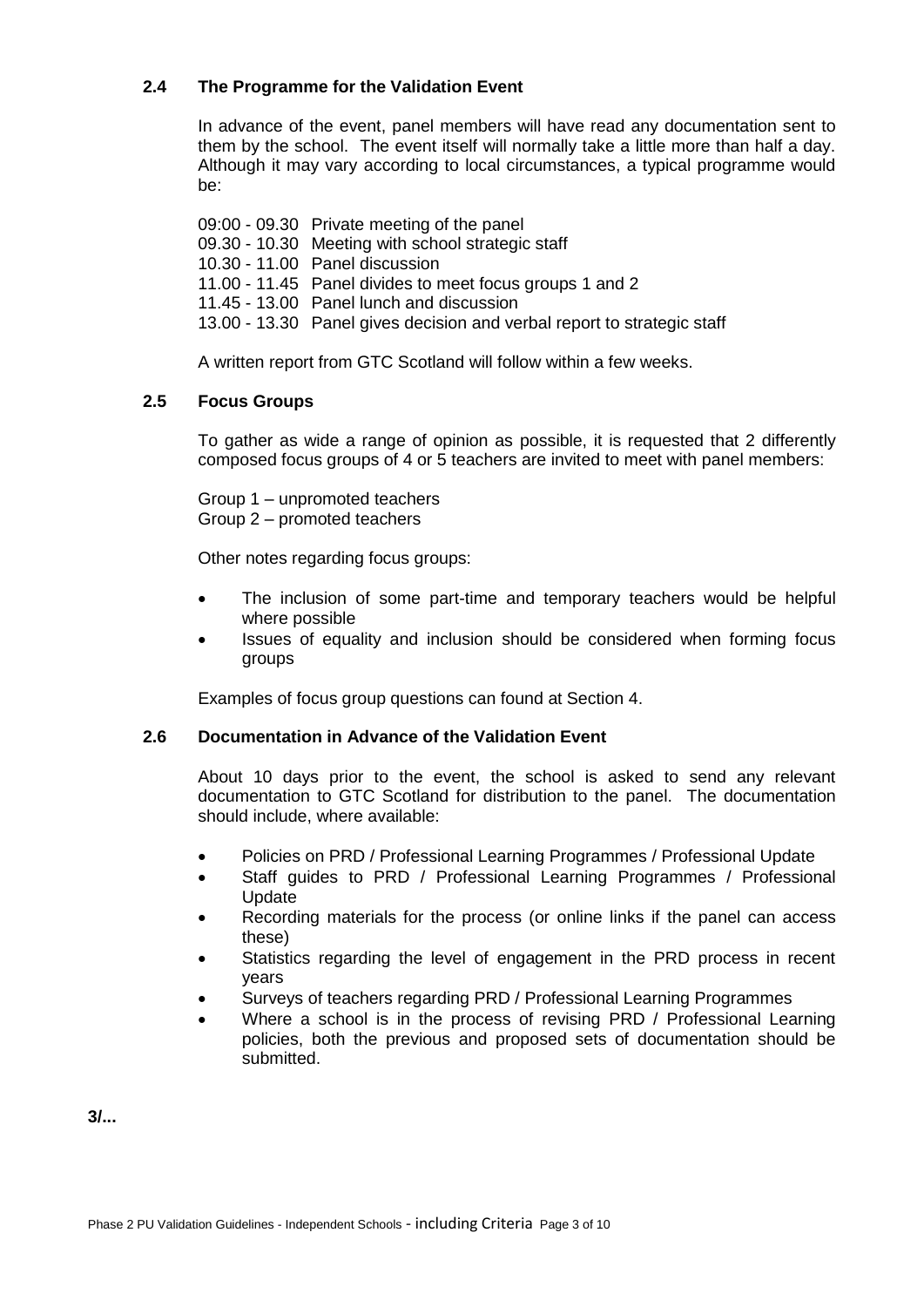# **3 Criteria for Discussion with School Strategic Staff**

The panel will seek evidence that the criteria listed below have been met. Some of the evidence may come from the documentation submitted in advance of the validation event and other evidence may be sought during meetings with the school's strategic staff and focus groups on the day of the event.

### **3.1 Partnership with Employees**

- 3.1.1 The school has engaged with employees in developing the Professional Update process.
- 3.1.2 Staff have been involved in the development of the process.

### **3.2 The Key Purposes of Professional Update**

- 3.2.1 The process is likely to maintain and improve the quality of our teachers as outlined in the appropriate professional standard, and to enhance the impact that they have on pupils' learning.
- 3.2.2 The process is likely to support, maintain and enhance teachers' continued professionalism and the reputation of the teaching profession in Scotland.
- 3.2.3 There is a system of evaluating the impact of the process on teaching and learning.

### **3.3 Annual Update**

3.3.1 The process includes a procedure to ensure that teachers update their registration details annually with GTC Scotland. (Note – this can be done by registering for a My GTCS account at [http://www.gtcs.org.uk/mygtcs](http://www.gtcs.org.uk/mygtcs-application-form.aspx)[application-form.aspx\)](http://www.gtcs.org.uk/mygtcs-application-form.aspx)

#### **3.4 Continued Engagement in PRD and Professional Learning**

- 3.4.1 The process is continuous rather than just an annual interview.
- 3.4.2 The process is based on support and challenge within an atmosphere of trust and collegiality.
- 3.4.3 Teachers take responsibility for their own development as lifelong learners.
- 3.4.4 Monitoring is in place to confirm that the 3 criteria above are reflected in practice.
- 3.4.5 Training is available for those carrying out reviews, with an emphasis on coaching and mentoring approaches.
- 3.4.6 Training is available for reviewees which emphasises the importance of preparing thoroughly for PRD reviews as the foundation for their professional learning and career development. Teachers have the opportunity for continuing engagement in PRD and general professional development at individual, establishment and local authority level.
- 3.4.7 The school's PRD guidelines are shared with all teachers.

3.4.8/...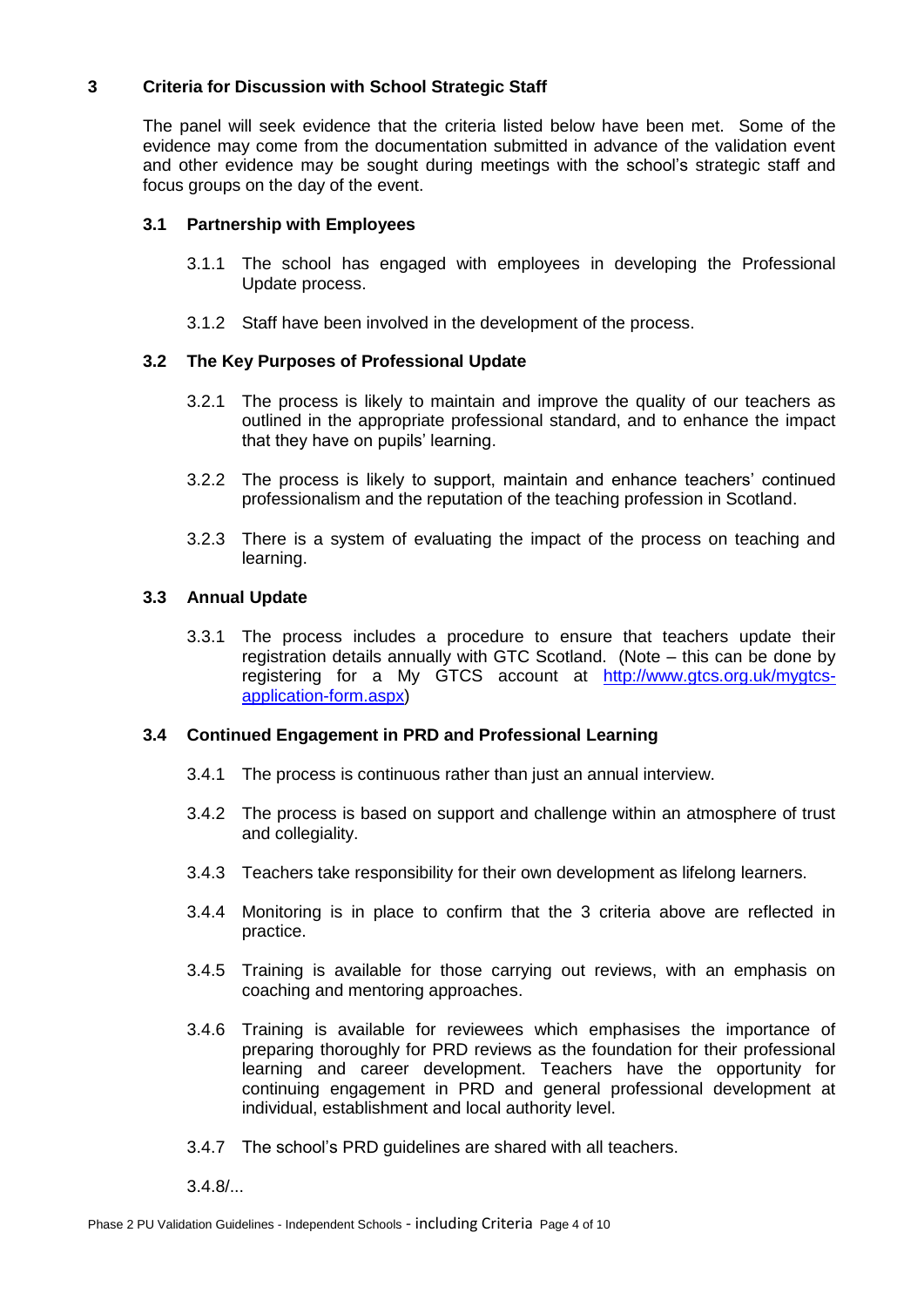- 3.4.8 Teachers record and evidence their PRD and professional learning activities.
- 3.4.9 Teachers have opportunities to engage in on-going self-evaluation, using the relevant GTC Scotland Professional Standard.
- 3.4.10 There is an emphasis on the importance of professional learning opportunities which are relevant to a teacher's identified needs.
- 3.4.11 Supply teachers have access to the PRD process, including opportunities to participate in appropriate professional learning.

### **3.5 Five yearly Professional Update**

- 3.5.1 Completion of the five yearly Professional Update is the responsibility of the individual teacher.
- 3.5.2 The line manager has responsibility for signing off the individual teacher's Professional Update.
- 3.5.3 Additional information and training is available for the teachers who will complete the pilot Professional Update sign off.
- 3.5.4 All teachers are provided with guidelines on the completion of the Professional Update process
- 3.5.5 Line managers are given guidance to enable them to confidently sign off a teacher's Professional Update.
- 3.5.6 Line managers are aware that competence procedures are not part of the Professional Update process.
- 3.5.7 Line managers are aware that there is a need to discuss potential issues *regarding the Professional Update process* with teachers early in the cycle.

# **3.6 Appeals Process**

- 3.6.1 There is an appeals process as part of Professional Update / PRD
- 3.6.2 The appeals process is consistent with existing complaints and grievance procedures.
- 3.6.3 Information on the appeals process is shared with all teachers.

# **4 Possible Questions for Focus Groups**

The questions below give an indication of the kinds of issues that may be raised with focus groups, but the exact nature of the discussion will vary according to local circumstances.

- How has information on Professional Update been distributed to you and your colleagues?
- To what extent is training provided within your school for those carrying out reviews and those participating in PRD?
- What/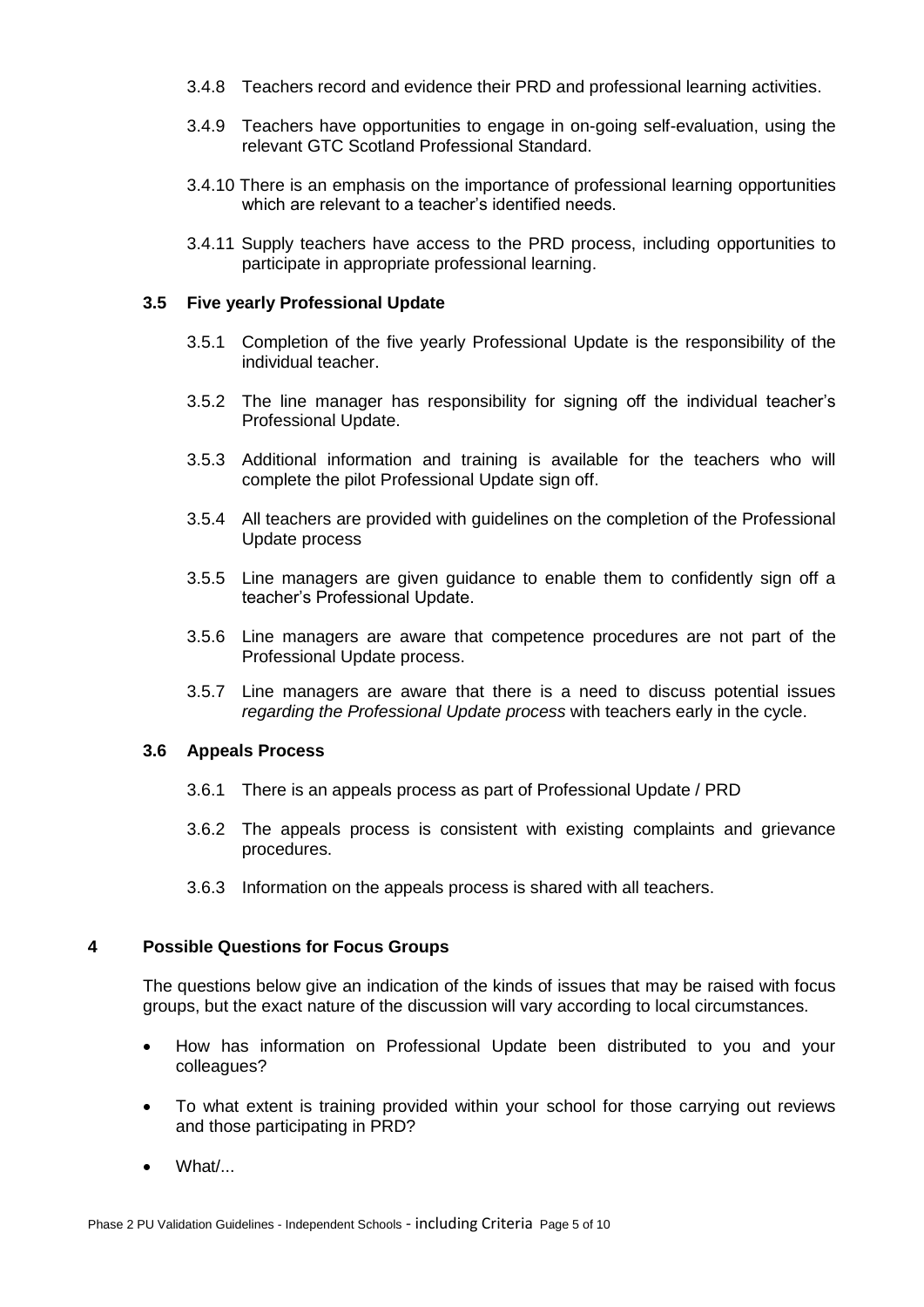- What types of professional learning opportunities do you engage in? How do these address your individual requirements?
- How do you record and evidence your professional learning activities?
- How do you evaluate the impact of your professional learning on the quality of teaching and learning?
- To what extent do teachers really engage in the self evaluation process?
- Is there any additional information that would be helpful to you during the Professional Update pilot and if so what would you be looking for?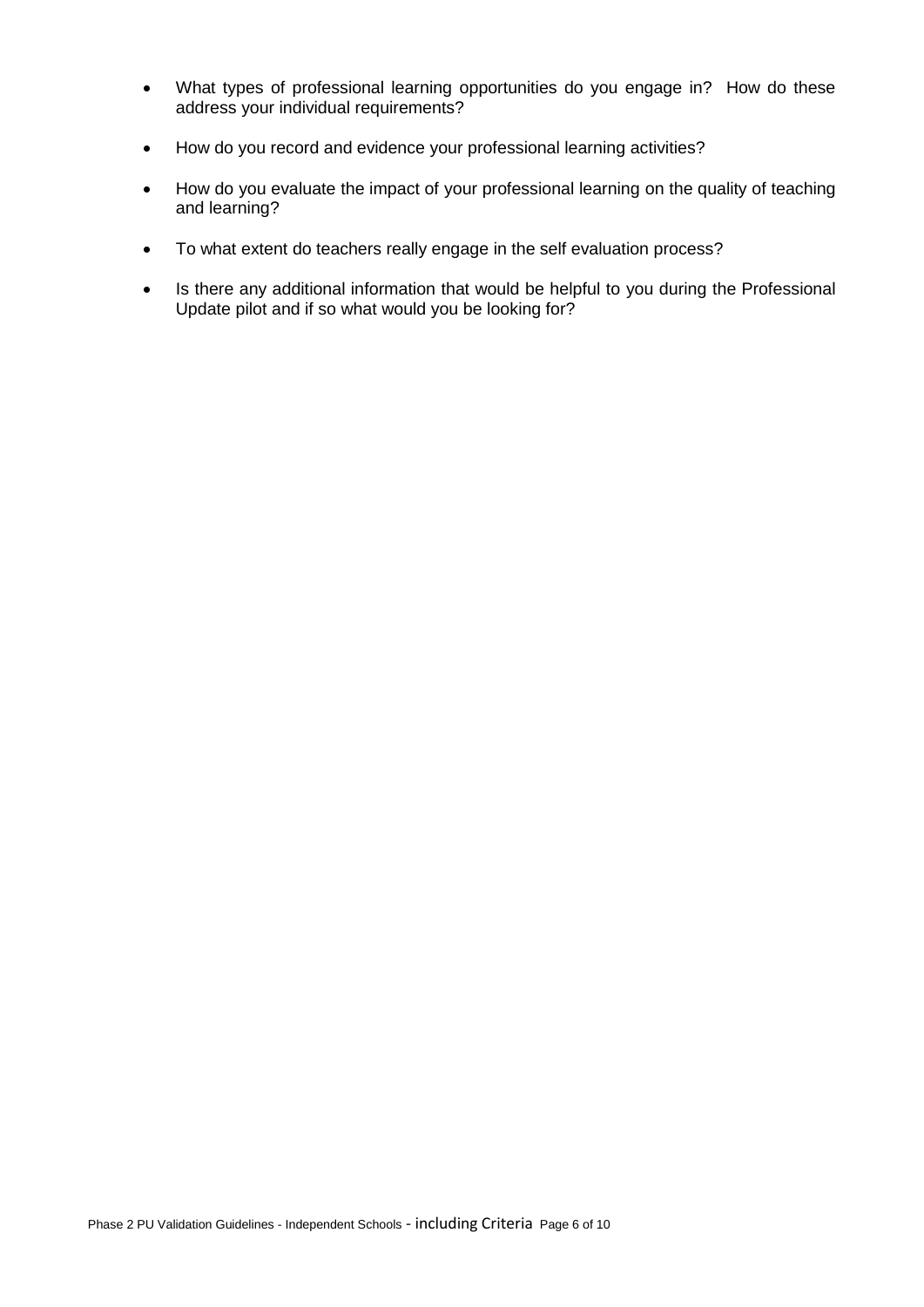

# **GTC Scotland: Professional Update Validation**

# **Criteria for Discussion with Independent Schools**

| 3.1   | <b>Partnership with Employees</b>                                                                                                                                                                                                                               | <b>Notes</b> |  |
|-------|-----------------------------------------------------------------------------------------------------------------------------------------------------------------------------------------------------------------------------------------------------------------|--------------|--|
| 3.1.1 | The school has engaged with employees in developing the<br>Professional Update process.                                                                                                                                                                         |              |  |
| 3.1.2 | Staff have been involved in the development of the process.                                                                                                                                                                                                     |              |  |
|       |                                                                                                                                                                                                                                                                 |              |  |
| 3.2   | The Key Purposes of Professional Update                                                                                                                                                                                                                         |              |  |
| 3.2.1 | The process is likely to maintain and improve the quality of our<br>teachers as outlined in the appropriate professional standard,<br>and to enhance the impact that they have on pupils' learning.                                                             |              |  |
| 3.2.2 | The process is likely to support, maintain and enhance<br>teachers' continued professionalism and the reputation of the<br>teaching profession in Scotland.                                                                                                     |              |  |
| 3.2.3 | There is a system of evaluating the impact of the process on<br>teaching and learning.                                                                                                                                                                          |              |  |
|       |                                                                                                                                                                                                                                                                 |              |  |
| 3.3   | <b>Annual Update</b>                                                                                                                                                                                                                                            |              |  |
| 3.3.1 | The process includes a procedure to ensure that teachers<br>update their registration details annually with GTC Scotland.<br>(Note – this can be done by registering for a My GTCS<br>http://www.gtcs.org.uk/mygtcs-application-<br>account<br>at<br>form.aspx) |              |  |
|       |                                                                                                                                                                                                                                                                 |              |  |

Phase 2 PU Validation Guidelines - Independent Schools - including Criteria Page 7 of 10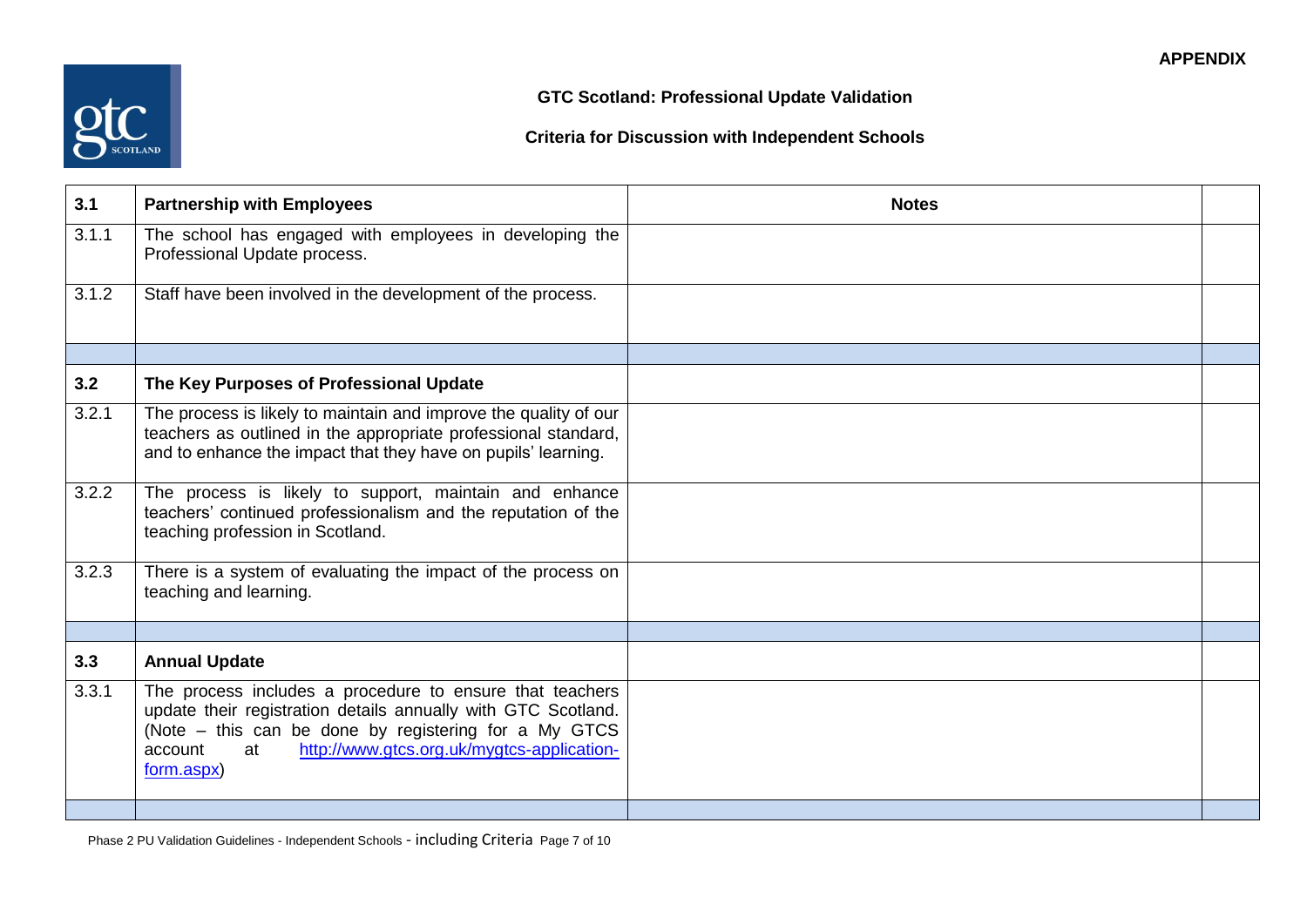| 3.4    | <b>Continued Engagement in PRD and Professional Learning</b>                                                                                                                                                                                                                                                                                                     |  |
|--------|------------------------------------------------------------------------------------------------------------------------------------------------------------------------------------------------------------------------------------------------------------------------------------------------------------------------------------------------------------------|--|
| 3.4.1  | The process is continuous rather than just an annual interview.                                                                                                                                                                                                                                                                                                  |  |
| 3.4.2  | The process is based on support and challenge within an<br>atmosphere of trust and collegiality.                                                                                                                                                                                                                                                                 |  |
| 3.4.3  | Teachers take responsibility for their own development as<br>lifelong learners.                                                                                                                                                                                                                                                                                  |  |
| 3.4.4  | Monitoring is in place to confirm that the 3 criteria above are<br>reflected in practice.                                                                                                                                                                                                                                                                        |  |
| 3.4.5  | Training is available for those carrying out reviews, with an<br>emphasis on coaching and mentoring approaches.                                                                                                                                                                                                                                                  |  |
| 3.4.6  | Training is available for reviewees which emphasises the<br>importance of preparing thoroughly for PRD reviews as the<br>foundation for their professional learning and career<br>development. Teachers have the opportunity for continuing<br>engagement in PRD and general professional development at<br>individual, establishment and local authority level. |  |
| 3.4.7  | The school's PRD guidelines are shared with all teachers.                                                                                                                                                                                                                                                                                                        |  |
| 3.4.8  | Teachers record and evidence their PRD and professional<br>learning activities.                                                                                                                                                                                                                                                                                  |  |
| 3.4.9  | Teachers have opportunities to engage in on-going self-<br>evaluation, using the relevant GTC Scotland Professional<br>Standard(s).                                                                                                                                                                                                                              |  |
| 3.4.10 | There is an emphasis on the importance of professional<br>learning opportunities which are relevant to a teacher's<br>identified needs.                                                                                                                                                                                                                          |  |

Phase 2 PU Validation Guidelines - Independent Schools - including Criteria Page 8 of 10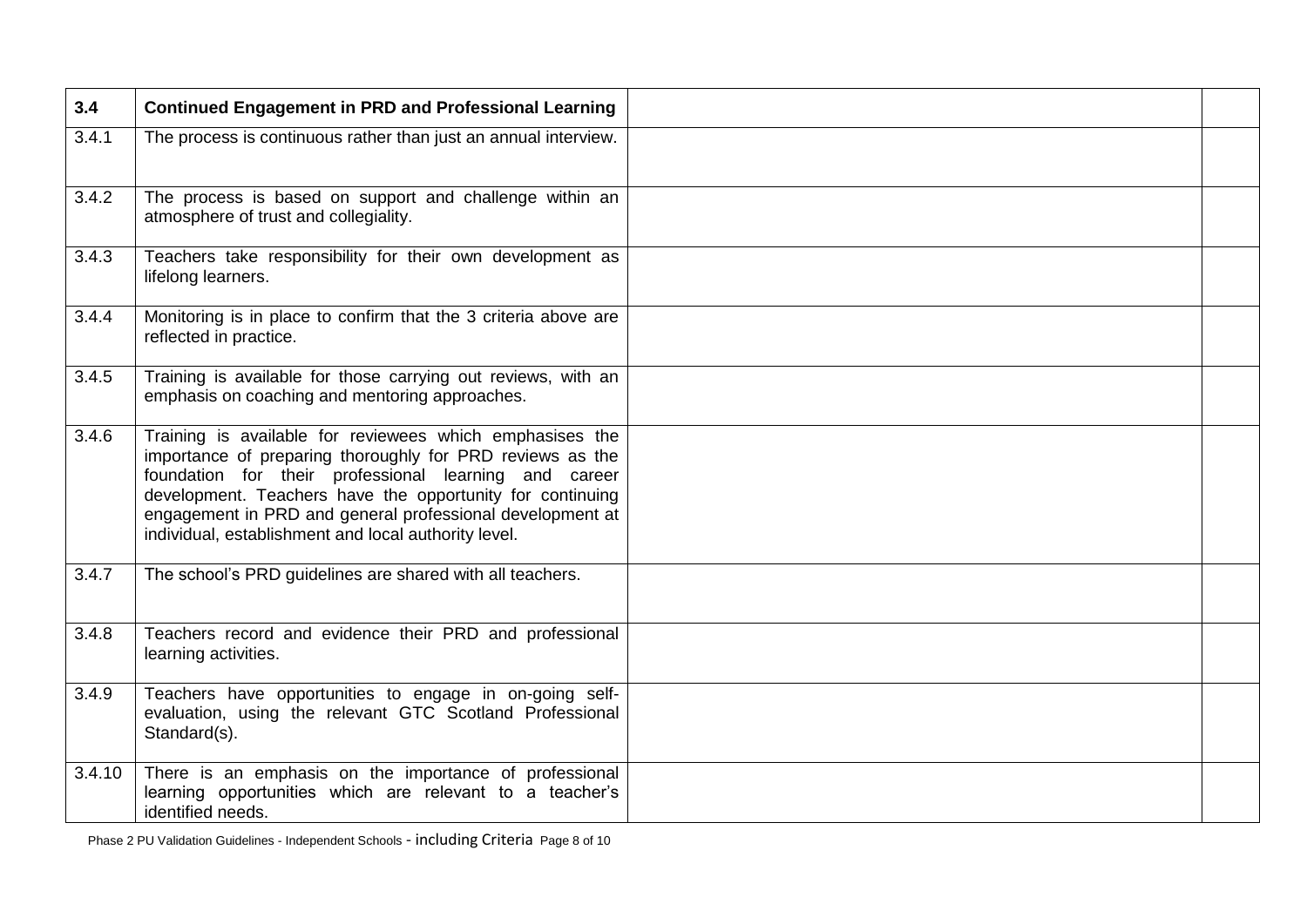| 3.4.11 | Supply teachers have access to the PRD process, including<br>opportunities to participate in appropriate professional<br>learning.                         |  |
|--------|------------------------------------------------------------------------------------------------------------------------------------------------------------|--|
|        |                                                                                                                                                            |  |
| 3.5    | <b>Five yearly Professional Update</b>                                                                                                                     |  |
| 3.5.1  | Completion of the five yearly Professional Update is the<br>responsibility of the individual teacher.                                                      |  |
| 3.5.2  | The line manager has responsibility for signing off the<br>individual teacher's Professional Update.                                                       |  |
| 3.5.3  | Additional information and training is available for the teachers<br>who will complete the pilot Professional Update sign off.                             |  |
| 3.5.4  | All teachers are provided with guidelines on the completion of<br>the Professional Update process.                                                         |  |
| 3.5.5  | Line managers are given guidance to enable them to<br>confidently sign off a teacher's Professional Update.                                                |  |
| 3.5.6  | Line managers are aware that competence procedures are not<br>part of the Professional Update process.                                                     |  |
| 3.5.7  | Line managers are aware that there is a need to discuss<br>potential issues regarding the Professional Update process<br>with teachers early in the cycle. |  |
|        |                                                                                                                                                            |  |
| 3.6    | <b>Appeals Process</b>                                                                                                                                     |  |
| 3.6.1  | There is an appeals process as part of Professional Update /<br>PRD.                                                                                       |  |